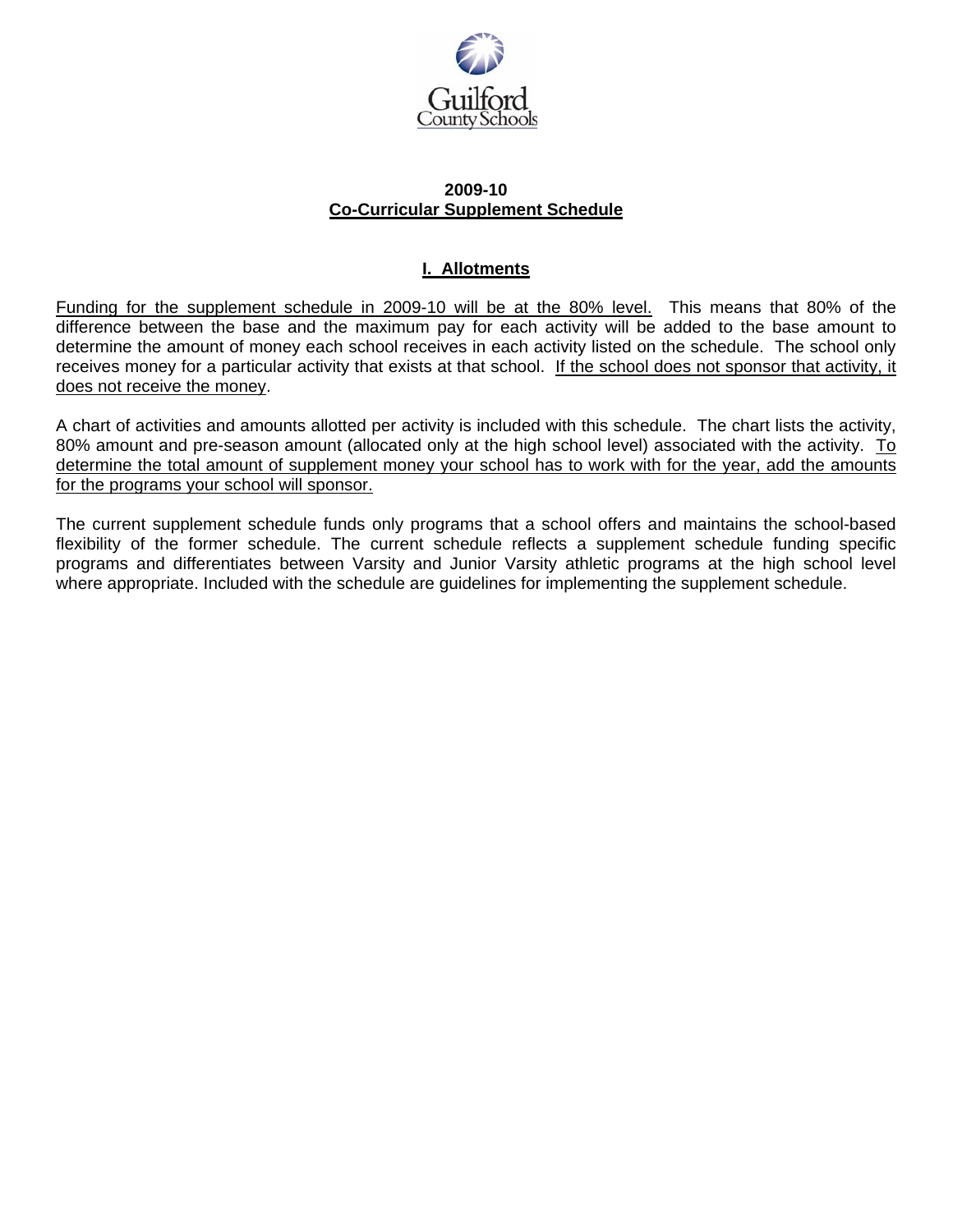# **Athletics - High Schools**

| Program                              | 80%                                      | <b>Pre-Season</b> |
|--------------------------------------|------------------------------------------|-------------------|
| Trainer - Certified; First Responder | 9,380                                    | 1,920             |
| <b>Varsity Football</b>              | 17,620                                   | 5,760             |
| <b>Varsity Men's Soccer</b>          | 3,760                                    | 1,920             |
| J.V. Men's Soccer                    | 1,460                                    | 960               |
| <b>Varsity Volleyball</b>            | 2,040                                    | 400               |
| J.V. Volleyball                      | 1,440                                    | 400               |
| <b>Cross Country</b>                 | 2,700                                    | 800               |
| <b>Women's Tennis</b>                | 1,800                                    | 400               |
| <b>Varsity Cheerleading</b>          | 3,120                                    | 400               |
| J.V. Cheerleading                    | 2,220                                    | 400               |
| Varsity Men's Basketball             | 5,580                                    |                   |
| J.V. Men's Basketball                | 1,920                                    |                   |
| Varsity Women's Basketball           | 5,580                                    |                   |
| J.V. Women's Basketball              | 1,920                                    |                   |
| Wrestling                            | 4,060                                    |                   |
| Swimming                             | 3,220                                    |                   |
| <b>Indoor Track</b>                  | 1,360                                    |                   |
| <b>Varsity Baseball</b>              | 4,340                                    |                   |
| J.V. Baseball                        | 1,580                                    |                   |
| <b>Varsity Softball</b>              | 4,340                                    |                   |
| J.V. Softball                        | 1,580                                    |                   |
| Men's Track                          | 3,960                                    |                   |
| <b>Women's Track</b>                 | 3,960                                    |                   |
| <b>Varsity Women's Soccer</b>        | 3,760                                    |                   |
| J.V. Women's Soccer                  | 1,460                                    |                   |
| Men's Tennis                         | 1,800                                    |                   |
| Men's Golf                           | 1,580                                    |                   |
| Women's Golf                         | 1,580                                    | 400               |
| Men's Lacrosse                       | 3,360                                    |                   |
| <b>Women's Lacrosse</b>              | 3,360                                    |                   |
|                                      | <b>Arts and Activities - High School</b> |                   |

| Program                | 80%   | <b>Pre-Season</b> |
|------------------------|-------|-------------------|
| <b>Band</b>            | 3,920 | 960               |
| Flag Team              | 700   |                   |
| High I.Q.              | 2,100 |                   |
| NFL (Debate)           | 1,400 |                   |
| <b>Student Council</b> | 1,400 |                   |
| Drama                  | 1,400 |                   |
| Chorus                 | 1,400 |                   |
| Yearbook               | 1,400 |                   |
| Newspaper              | 1,400 |                   |
| Orchestra              | 840   |                   |

# **Other Activities - High School**

| Program                  | 100%  |  |
|--------------------------|-------|--|
| <b>Field Maintenance</b> | 2,250 |  |
| <b>Weight Training</b>   | 2,250 |  |
| Open Gym                 | 750   |  |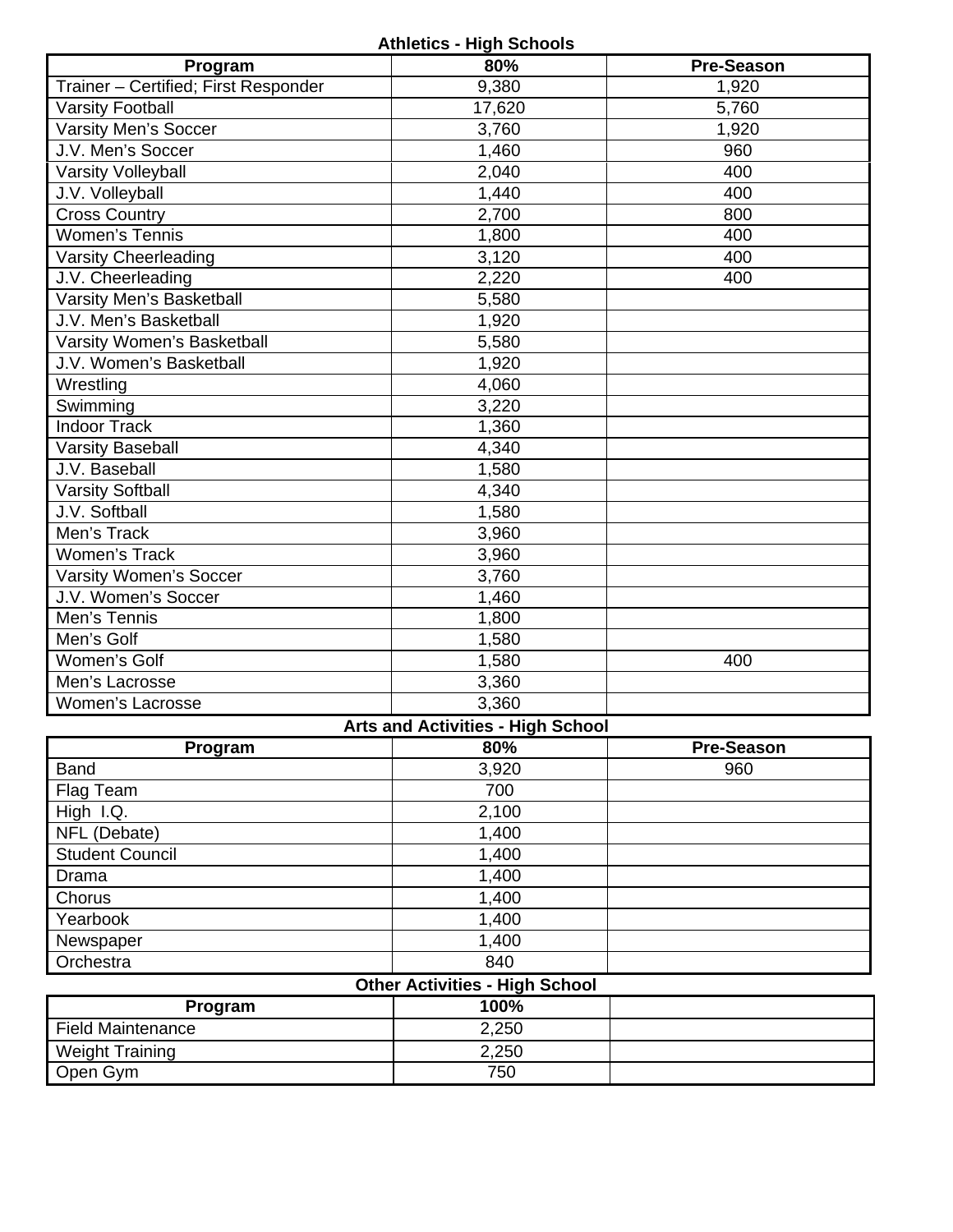### **Athletics – Middle Schools**

| Program                  | 80%   |                 |
|--------------------------|-------|-----------------|
| <b>Athletic Director</b> | 2,040 |                 |
| Football                 | 3,440 | 1 head, 1asst.  |
| Boy's Soccer             | 1,300 | 1 head          |
| Girl's Soccer            | 1,300 | 1 head          |
| Boy's Volleyball         | 1,240 | 1 head          |
| Girl's Volleyball        | 1,240 | 1 head          |
| Boy's Basketball         | 1,640 | 1 head          |
| Girl's Basketball        | 1,640 | 1 head          |
| Cheerleading             | 1,480 | 1 head          |
| Boy's Track              | 1,200 | 1 head          |
| Girl's Track             | 1,920 | 1 head, 1 asst. |
| <b>Baseball</b>          | 1,360 | 1 head          |
| Softball                 | 1,360 | 1 head          |
| Wrestling                | 1,240 | 1 head          |
| Golf                     | 720   | 1 head          |

### **Arts/Activities – Middle Schools**

| Program                | 80%   |  |
|------------------------|-------|--|
| <b>Band</b>            | 1,080 |  |
| Chorus                 | 1,080 |  |
| <b>Student Council</b> | 960   |  |
| Orchestra              | 600   |  |
| Yearbook               | 600   |  |

### **Co-Curricular Supplement Guidelines**

- All supplements are to be paid for work performed outside the regular school day.
- An Extended Employment Agreement must be completed for each individual being paid from the Co-Curricular Supplement Schedule. Signatures should be obtained from each person listed on the Extended Employment Agreement. Designate in the "Notes" section the duty for which the supplement is being paid. The Director of Athletics/Activities will notify schools when to turn in Extended Employment Agreements for each season.
- Extended Employment Agreements for co-curricular supplements should be forwarded to the athletic director for approval.
- Each new non-faculty paid coach must complete an on-line classified application. In addition, the I-9 form with the attached copy of **social security card and driver's license,** withholding forms, release form, completed Health Certificate and a signed copy of the classified application must be submitted before a non-faculty coach can be approved by Human Resources. In-state and out-of-state criminal records checks covering the past 10 years will be obtained by the district. New non-faculty coaches are not to coach until the completed application and paperwork have been approved by Human Resources.
- Principals must request a waiver for all non-faculty head coaches. Waivers are granted on a sport-by-sport and seasonal basis. Waivers must be requested for each sport and season. Refer to Board of Education Policy GBDBA for further information.
- Principals or athletic directors will notify the Payroll Department when activities are completed so individuals may receive payment of supplements. Payroll needs authorization 10 days prior to the actual pay date.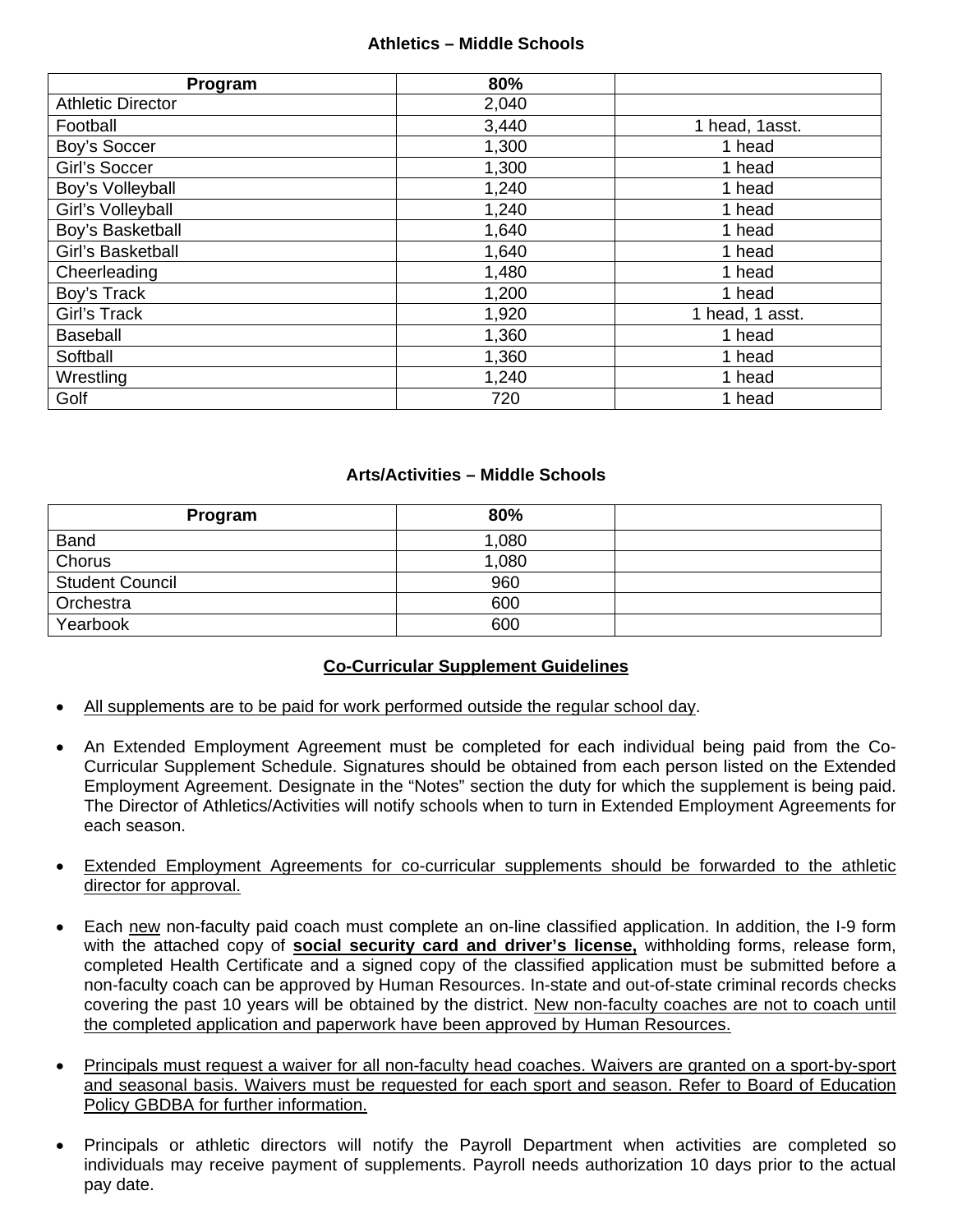- High school athletic directors may not coach. Athletic directors do not receive pre-season pay.
- High school athletic directors teach classes  $\frac{1}{2}$  day (two periods for block schools, three periods for traditional schools) or have a ½ day assignment as determined by the principal.
- Athletic trainers and first responders will not be paid to coach while working as athletic trainers or first responders.
- Any individual coaching more than one team in the same sport season, i.e. varsity and junior varsity, may receive the supplement for that sport plus an additional amount falling within the range listed for "additional coach."
- Red lining: Schools may continue to pay individuals at their 1993-94 supplement rate if continuously returning to the same position, even if this supplement exceeds the ranges of the supplement schedule. They may remain at this supplement pay level until the supplement schedule catches up or they leave their position.
- Each school will develop a plan for paying supplements based on the range of the supplement schedule and funding allotments determined by programs actually offered at that school. The plan will be submitted to the Director of Athletics/Activities for review.
- Supplements for athletic positions will be paid at the end of each sports season (Fall November, Winter March, Spring – May). If a supplemented athletic position totals \$1,500 or more, payment may be made in three installments at the completion of thirds of the season. Payment direction should be made under "Notes/Comments" section of the Extended Employment Agreement (i.e. pay 1/3 September, 1/3 October, 1/3 November). The payment schedule using this option should be:

| <b>Fall Sports</b><br>$\overline{\phantom{0}}$ | September, October, November |
|------------------------------------------------|------------------------------|
| Winter Sports -                                | January, February, March     |
| Spring Sports -                                | April, May, June             |

- Principals or athletic directors must notify payroll when portions of the season are completed so individuals may receive payment of supplements.
- **Classified employees** (any employees in non-exempt status under the Fair Labor Standards Act), i.e. teacher assistants, bus drivers, custodians, secretaries, etc., **may not be hired for paid coaching positions during their 10-month term of employment.**
- **Classified employees may volunteer their services for coaching and must fill out the Non-Exempt Employee Volunteer Agreement.** A copy of this should be sent to the district athletic director.
- **Classified substitute teachers may volunteer to coach. They may not be paid to coach at the same time they are being paid as a classified substitute. Certified substitute teachers may be paid to coach.**
- High school head band directors as of July 2006 are paid for up to 21.5 days in addition to their regular 10-month term of employment as a teacher. An Extended Employment Agreement must be prepared for them to receive this pay. Head band directors will not receive pre-season pay. The budget code to use for this 11<sup>th</sup> month of pay for high school band directors is  $2-5502-001-192$ -school number for 09-10. Principals must notify payroll when the  $11<sup>th</sup>$  month term of employment is complete.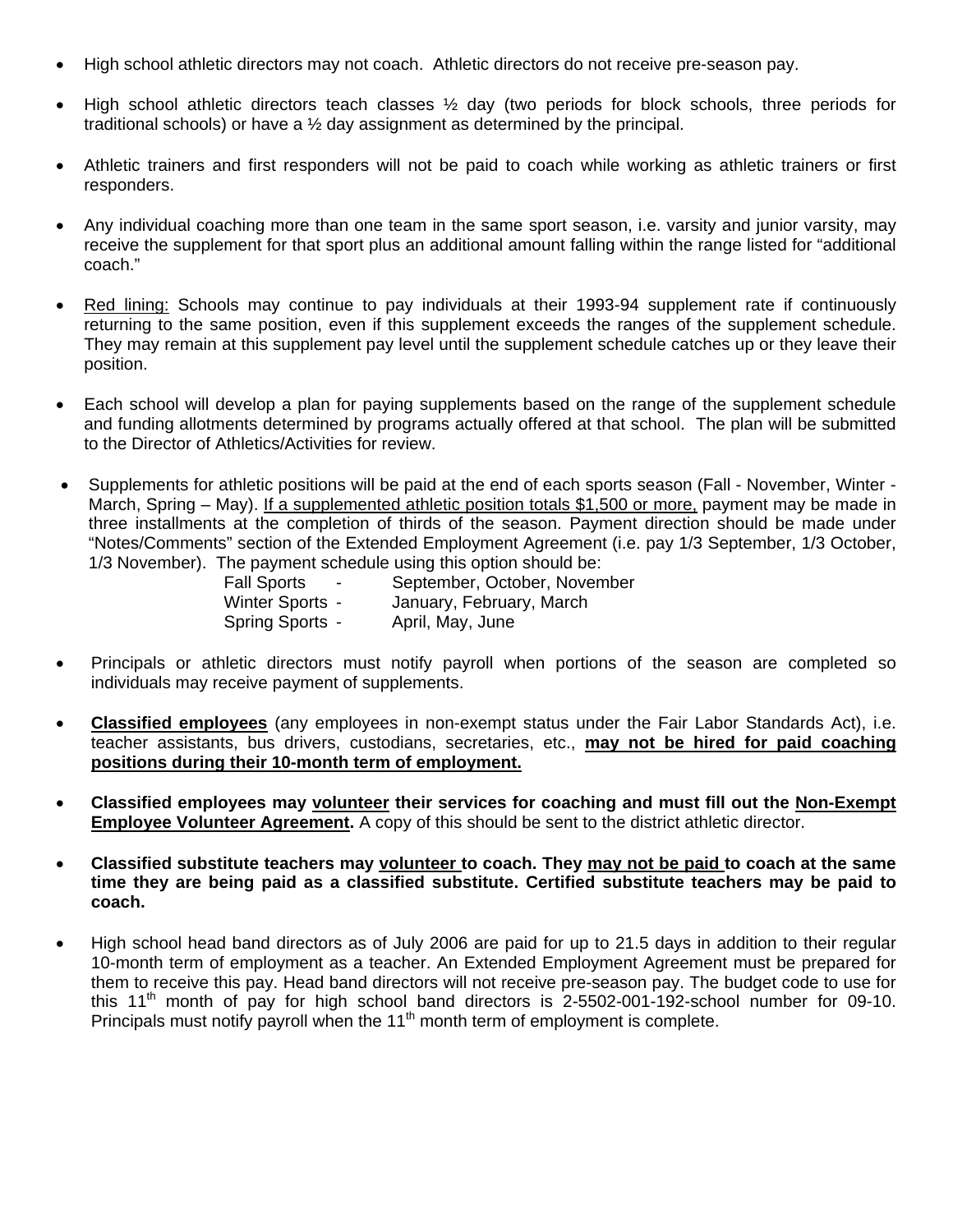# **Extra Duty Supplement Schedule - Middle Schools - Athletics**

| Head           | <b>Sport</b>             |                   | <b>Assistant</b> | <b>Sport</b>               |           |
|----------------|--------------------------|-------------------|------------------|----------------------------|-----------|
| 1              | <b>Athletic Director</b> | 1400-2200         |                  |                            |           |
| 1              | Football                 | 1400-2200         | 1                | Football                   | 1000-1500 |
| $\overline{2}$ | <b>Basketball</b>        | 1200-1750         |                  |                            |           |
| $\overline{2}$ | Soccer                   | 1100-1350         |                  |                            |           |
| $\overline{2}$ | <b>Track</b>             | 1000-1250         | 1                | <b>Track</b>               | 600-750   |
| 1              | Cheerleaders             | 1200-1550         |                  |                            |           |
| $\overline{2}$ | Volleyball               | 1000-1300         |                  |                            |           |
| 1              | <b>Baseball</b>          | 1000-1450         |                  |                            |           |
| 1              | Softball                 | 1000-1450         |                  |                            |           |
| $\mathbf{1}$   | Wrestling                | 800-1350          |                  |                            |           |
| 1              | Golf                     | 600-750           |                  | <b>Optional Sport</b>      |           |
|                |                          |                   | Head             |                            |           |
|                |                          |                   | 1                | Tennis                     | 600-750   |
|                |                          |                   |                  |                            |           |
|                |                          |                   |                  | <b>Additional</b><br>Coach | 600-750   |
|                |                          | <b>Activities</b> |                  |                            |           |
| <b>Head</b>    | <b>Activity</b>          |                   |                  |                            |           |
| 1              | <b>Band</b>              | 900-1125          |                  |                            |           |
| 1              | Chorus                   | 900-1125          |                  |                            |           |
| $\mathbf{1}$   | <b>Student Council</b>   | 800-1000          |                  |                            |           |
| 1              | Orchestra                | 500-625           |                  |                            |           |
| $\mathbf 1$    | Yearbook                 | 500-625           |                  |                            |           |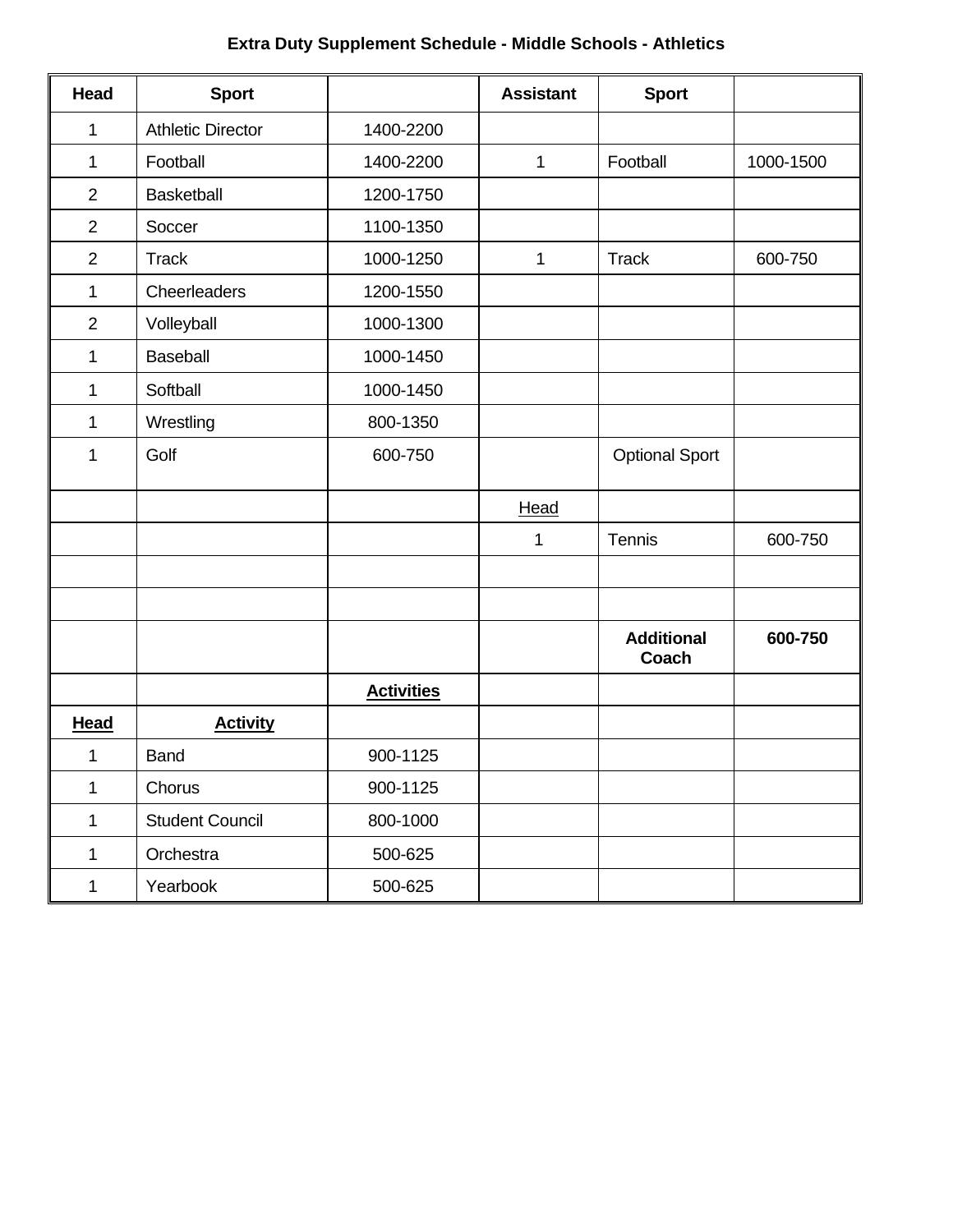### **Guilford County Schools Extra-Duty Supplement Schedule - High Schools - Athletics**

| Head           | <b>Sport</b>                                                   | -And Daty Sappioniont Soncadio                               | Asst.               | www.comedition.com<br><b>Sport</b>                   |                                                         |
|----------------|----------------------------------------------------------------|--------------------------------------------------------------|---------------------|------------------------------------------------------|---------------------------------------------------------|
| 1              | <b>Certified Trainer or</b><br>Sports Medicine Spec.<br>(NATA) | Fall:<br>2000-3000<br>Wtr:<br>1200-1800<br>1600-2400<br>Spg: | 1                   | <b>Certified Trainer or</b><br>Sports Medicine Spec. | Fall:<br>900-1350<br>Wtr.<br>400-600<br>600-900<br>Spg. |
| or 1           | <b>First Responder</b>                                         | 1600-2400<br>Fall:<br>800-1200<br>Wtr.<br>1200-1800<br>Spg.  |                     |                                                      |                                                         |
| 1              | Football                                                       | 3800-5700                                                    | $\overline{2}$<br>3 | Football (Lev.1)<br>Football (Lev.2)                 | 1800-2700<br>1300-2700                                  |
| $\overline{2}$ | Varsity Basketball                                             | 2300-4000                                                    | $\overline{2}$      | Varsity Basketball                                   | 1200-2100                                               |
| $\overline{2}$ | J.V. Basketball                                                | 1200-2100                                                    |                     |                                                      |                                                         |
| 1              | <b>Varsity Baseball</b>                                        | 1800-3000                                                    | $\mathbf 1$         | <b>Varsity Baseball</b>                              | 900-1750                                                |
| 1              | J.V. Baseball                                                  | 900-1750                                                     |                     |                                                      |                                                         |
| 1              | <b>Varsity Softball</b>                                        | 1800-3000                                                    | 1                   | <b>Varsity Softball</b>                              | 900-1750                                                |
| 1              | J. V. Softball                                                 | 900-1750                                                     |                     |                                                      |                                                         |
| 1              | Wrestling                                                      | 1800-2700                                                    | 1                   | Wrestling                                            | 900-1700                                                |
| $\overline{2}$ | <b>Varsity Soccer</b>                                          | 1500-2500                                                    | $\overline{2}$      | <b>Varsity Soccer</b>                                | 900-1600                                                |
| $\overline{2}$ | J.V. Soccer                                                    | 900-1600                                                     |                     |                                                      |                                                         |
| $\overline{2}$ | <b>Track</b>                                                   | 1500-2500                                                    | $\overline{2}$      | <b>Track</b>                                         | 900-1850                                                |
| 1              | Swimming                                                       | 1500-2250                                                    | 1                   | Swimming                                             | 800-1200                                                |
| 1              | <b>Varsity Cheerleaders</b>                                    | 2000-3400                                                    | 1                   | JV Cheerleaders                                      | 1500-2400                                               |
| 1              | Varsity Volleyball                                             | 1400-2200                                                    | 1                   | Volleyball                                           | 800-1600                                                |
| 1              | <b>Cross Country</b>                                           | 1000-1900                                                    | 1                   | <b>Cross Country</b>                                 | 700-1050                                                |
| $\overline{2}$ | Tennis                                                         | 1000-2000                                                    |                     |                                                      |                                                         |
| $\overline{2}$ | Golf                                                           | 900-1750                                                     |                     |                                                      |                                                         |
| 1              | <b>Indoor Track</b>                                            | 800-1500                                                     |                     |                                                      |                                                         |
| $\overline{2}$ | Lacrosse                                                       | 1500-2250                                                    | $\overline{2}$      | Lacrosse                                             | 900-1350                                                |
|                |                                                                | <b>Other Athletics</b>                                       |                     |                                                      | <b>Optional Positions</b>                               |
| 1              | <b>Field Maintenance</b>                                       | 1500-2250                                                    |                     | Additional<br>Coach/administrative                   | 700-1050                                                |
| 1              | <b>Weight Training</b>                                         | 1500-2250                                                    |                     |                                                      |                                                         |
| 1              | Gym Open                                                       | 500-750                                                      |                     |                                                      |                                                         |

Pre-season pay at \$80 per day - maximum 12 days - Football, Men's Soccer, Athletic Trainer/First Responder

Pre-season pay at \$40 per day - maximum 10 days - Volleyball, Women's Tennis, Cross Country, Cheerleaders, Women's Golf

#### **Athletic Directors (Years)**

|      |      |                  |      |      |      |      |      |      |      | 10   |      |      |      | 14   | 15+  |
|------|------|------------------|------|------|------|------|------|------|------|------|------|------|------|------|------|
| 3800 | 3900 | 400 <sub>C</sub> | 4200 | 4300 | 4400 | 470C | 4800 | 4900 | 5000 | 5100 | 5200 | 5300 | 5400 | 5600 | 5800 |